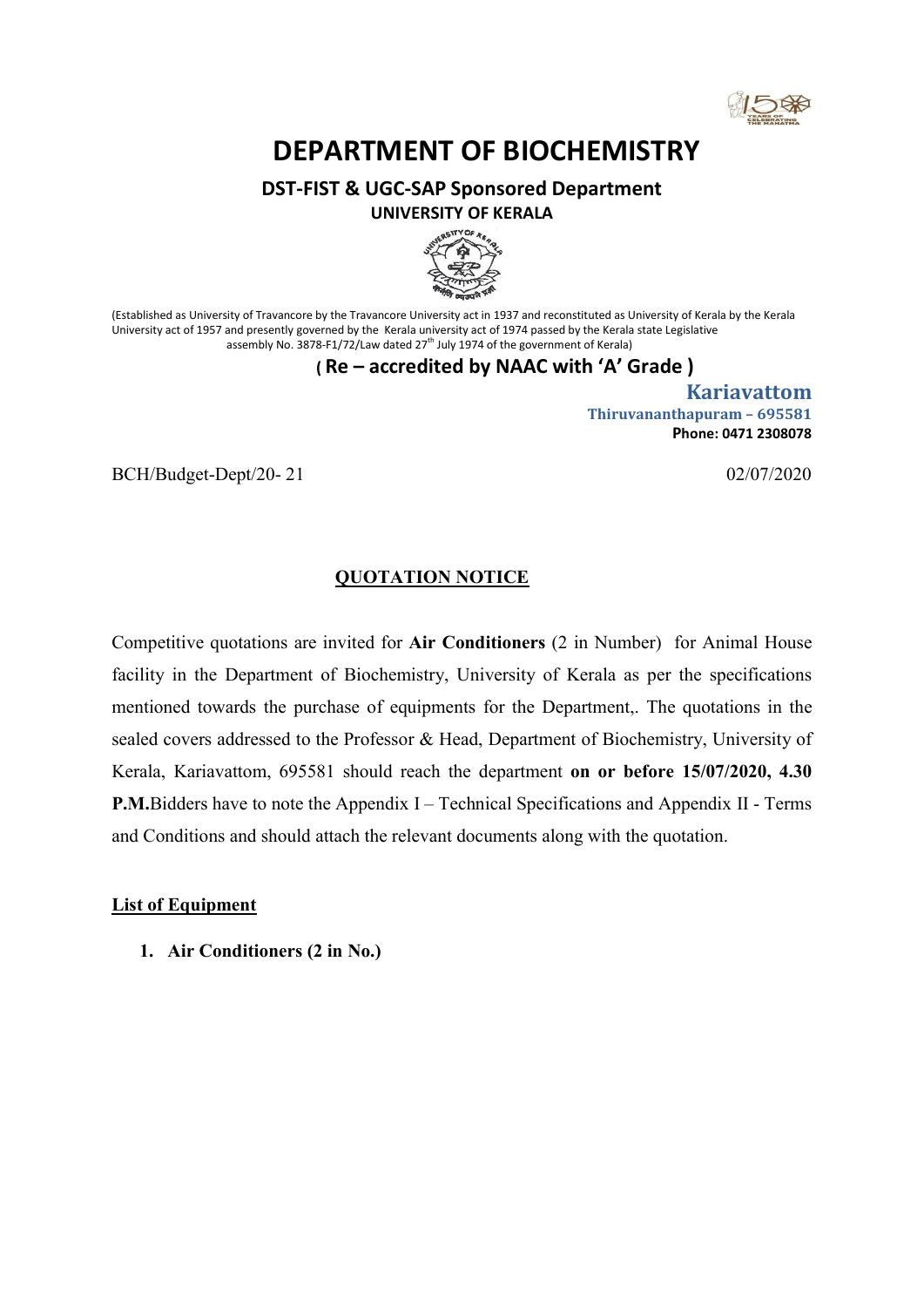# APPENDIX II - TERMS AND CONDITIONS

- 1. Separate Quotations in sealed cover along with separate sets of all necessary documents should be submitted for each instrument. The main envelop should be superscribed: "OUOTATION FOR THE SUPPLY OF ..................... (ENTER NAME OF EQUIPMENT). Last date of submission ............................"
- 2. For those bidders submitting quotations for more than one instrument, separate applications for each instrument must be placed in individual sealed envelopes and these envelops must be placed inside a bigger envelope. Only one model can be quoted in a tender. If the tenderer wants to quote for more than one model separate quotations should be submitted. If more than one model is quoted in a single tender it will be summarily rejected.
- 3. The quotations received late, without required documents or incomplete in any respect /misleading will be summarily rejected.
- 4. The top of cover must also contain Name and Address of the tenderer, telephone and other contact details for further correspondence.
- 5. The Bidder should be a manufacturer or their dealer specifically authorized by the manufacturer to quote on their behalf for this tender. Certificate to this effect should be included in the quotation.
- 6. The models quoted should comply with technical specifications and if necessary the University of Kerala reserves the right to accept superior specifications.
- 7. The models quoted should be in successful operation for at least one year as on the date of quotation opening.
- 8. Prices are to be quoted FOR DESTINATION (Department of Biochemistry, University of Kerala, Kariavattom). The prices quoted should clearly indicate the following charges: Price of the equipment; Price of optional accessories if any; Customs duty (after submission of custom and excise exemption certificate); Customs Clearance Charges, other taxes if any, transportation charges and installation charges. If these details are not provided it will be considered that the price quoted is inclusive of all charges.
- 9. Payment terms: Payment against delivery and successful installation of the equipment in the department.
- 10. Complete installation, testing and demonstration of the system and full training on operation and day-to-day maintenance are to be provided at site.